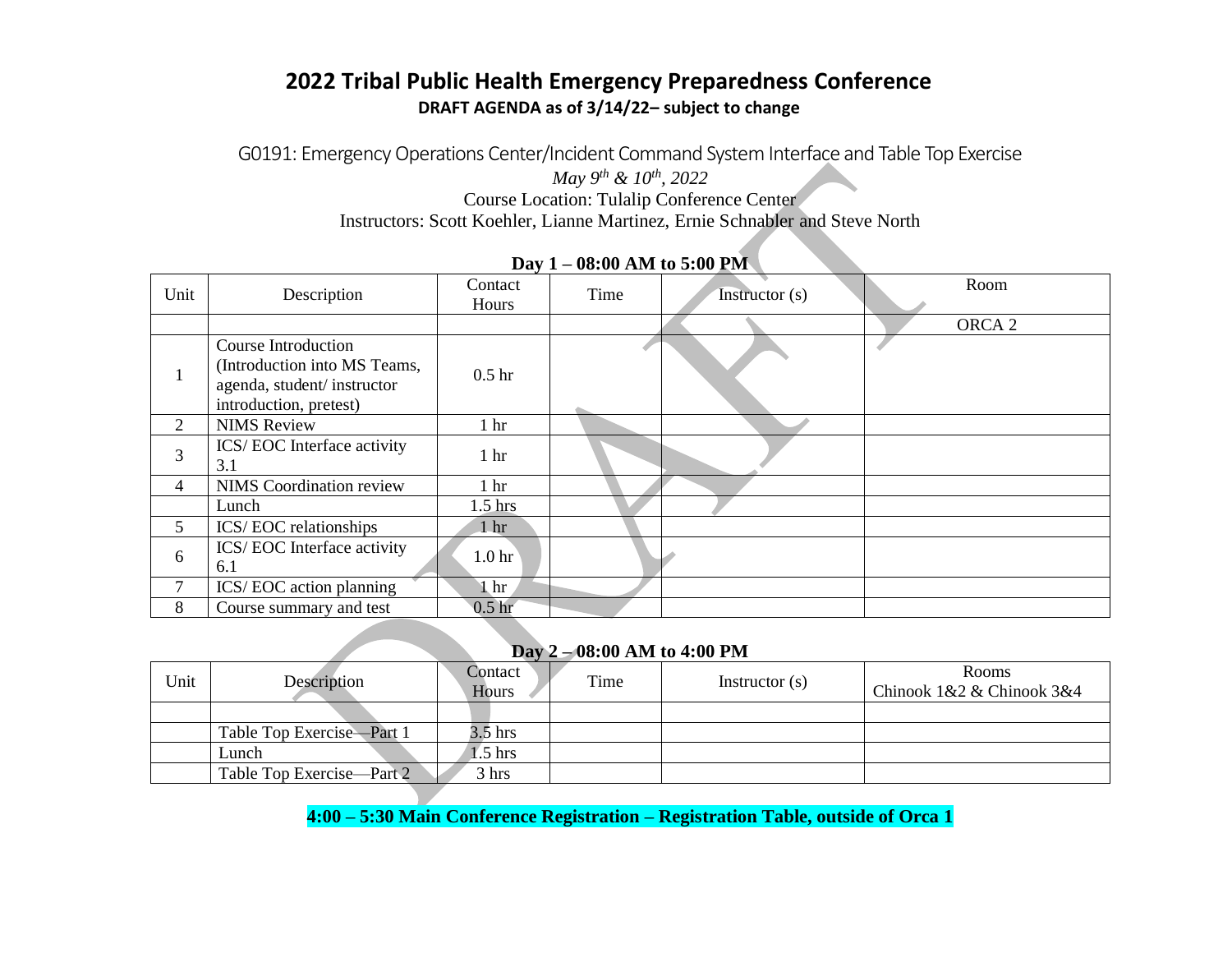**DRAFT AGENDA as of 3/14/22– subject to change**

| <b>CONFERENCE - DAY 1</b>          |                                                                                                                   |                                                |                                                  |  |  |
|------------------------------------|-------------------------------------------------------------------------------------------------------------------|------------------------------------------------|--------------------------------------------------|--|--|
| Wednesday, May 11, 2022            |                                                                                                                   |                                                |                                                  |  |  |
| 7:00-8:30                          |                                                                                                                   | <b>Breakfast Orca 3</b>                        |                                                  |  |  |
|                                    |                                                                                                                   | Orca 1                                         |                                                  |  |  |
| General                            |                                                                                                                   | Welcome                                        |                                                  |  |  |
| $8:30 - 8:45$                      | <b>Celeste Davis</b>                                                                                              |                                                |                                                  |  |  |
| 8:45-9:45                          | <b>Key Note Speaker</b>                                                                                           |                                                |                                                  |  |  |
|                                    |                                                                                                                   | Rochelle Lubbers - Tulalip Chief Admin Officer |                                                  |  |  |
| General                            |                                                                                                                   | <b>Guest speaker</b>                           |                                                  |  |  |
| 9:45-10:45                         |                                                                                                                   | Gordon James - President, Native Strategies    |                                                  |  |  |
| <b>Break</b>                       |                                                                                                                   | <b>15-minute Break Orca 3</b>                  |                                                  |  |  |
| $10:45 - 11:00$                    |                                                                                                                   |                                                |                                                  |  |  |
| <b>Session 1</b>                   | Health as a Sovereign Right: Delivery of Healthcare Services and COVID19 Response to Native Communities Along the |                                                |                                                  |  |  |
| $11:00 - 12:30$                    | <b>Columbia River</b>                                                                                             |                                                |                                                  |  |  |
| 90 minutes                         | Faron Scissons, Buck Jones, Rachelle Begay - Columbia River Inter-Tribal Fish Commission                          |                                                |                                                  |  |  |
|                                    | Iona Frank, Rosey Suppah - One Community Health                                                                   |                                                |                                                  |  |  |
| Lunch                              | <b>Lunch Orca 3</b>                                                                                               |                                                |                                                  |  |  |
| $12:30 - 1:30$                     |                                                                                                                   |                                                |                                                  |  |  |
|                                    | Orca <sub>2</sub>                                                                                                 | <b>Chinook 3&amp;4</b>                         | Orca 1                                           |  |  |
| <b>Session 2a</b>                  |                                                                                                                   |                                                |                                                  |  |  |
| $1:30 - 2:00$                      | <b>Oregon Tribal Caucus</b>                                                                                       | <b>Idaho Tribal Caucus</b>                     | <b>Washington Tribal Caucus</b>                  |  |  |
| 30 minutes                         |                                                                                                                   |                                                |                                                  |  |  |
| <b>Session 2b</b><br>$2:00 - 3:30$ |                                                                                                                   |                                                | <b>Tribal-State Public Health</b>                |  |  |
| 90 minutes                         | <b>Oregon Tribal/State Breakout</b>                                                                               | <b>Idaho Tribal/State Breakout Session</b>     | <b>Preparedness (PHEP) Funding</b><br>Roundtable |  |  |
|                                    | <b>Session</b>                                                                                                    | Joel Price, MCM                                | Tamara Fife, Nathan Weed, Karen                  |  |  |
|                                    | Carey Palm, OHA available for                                                                                     | <b>Resource Management and Logistics</b>       | Kenneson;                                        |  |  |
|                                    | discussion                                                                                                        | Supervisor                                     | <b>Washington State Department of</b>            |  |  |
|                                    |                                                                                                                   | Available for discussion                       | Health                                           |  |  |
|                                    |                                                                                                                   |                                                |                                                  |  |  |

 $\overline{\mathcal{F}}$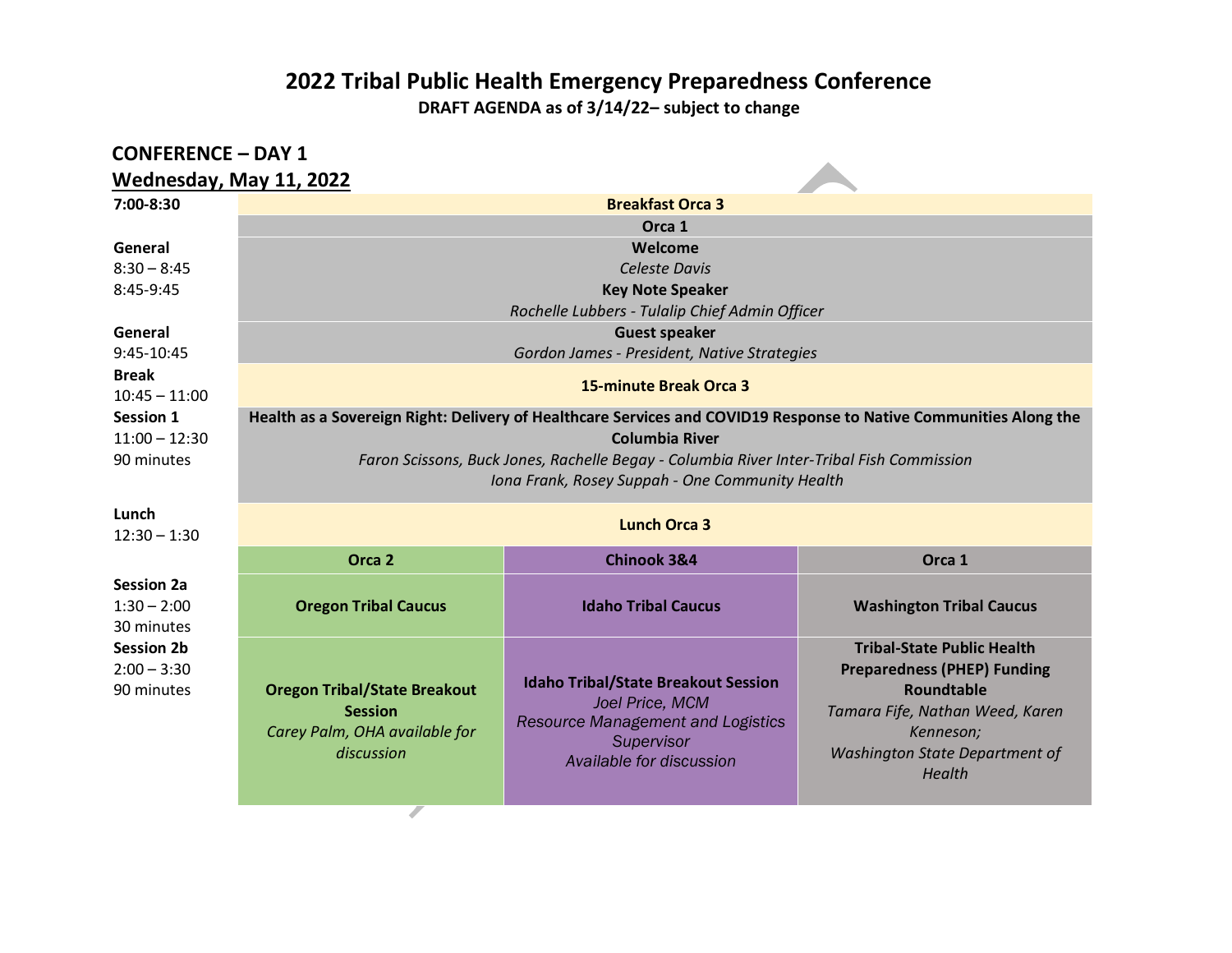**DRAFT AGENDA as of 3/14/22– subject to change**

**Break/Reception Start Orca 3**  $3:30 - 5:00$ **Fireside Chat** *Facilitated by Celeste Davis, NPAIHB* **Guest Panel:**  *Patrick Allen, Director Oregon Health Authority; Dr. Umair A. Shah, Washington State Secretary of Health; Nathan Weed, Washington State DOH; Dr. Christine Hahn, Medical Director, Idaho Division of Public Health; Nickolaus Lewis, Chairman, NPAIHB; Laura Platero, Executive Director, NPAIHB*

90 minutes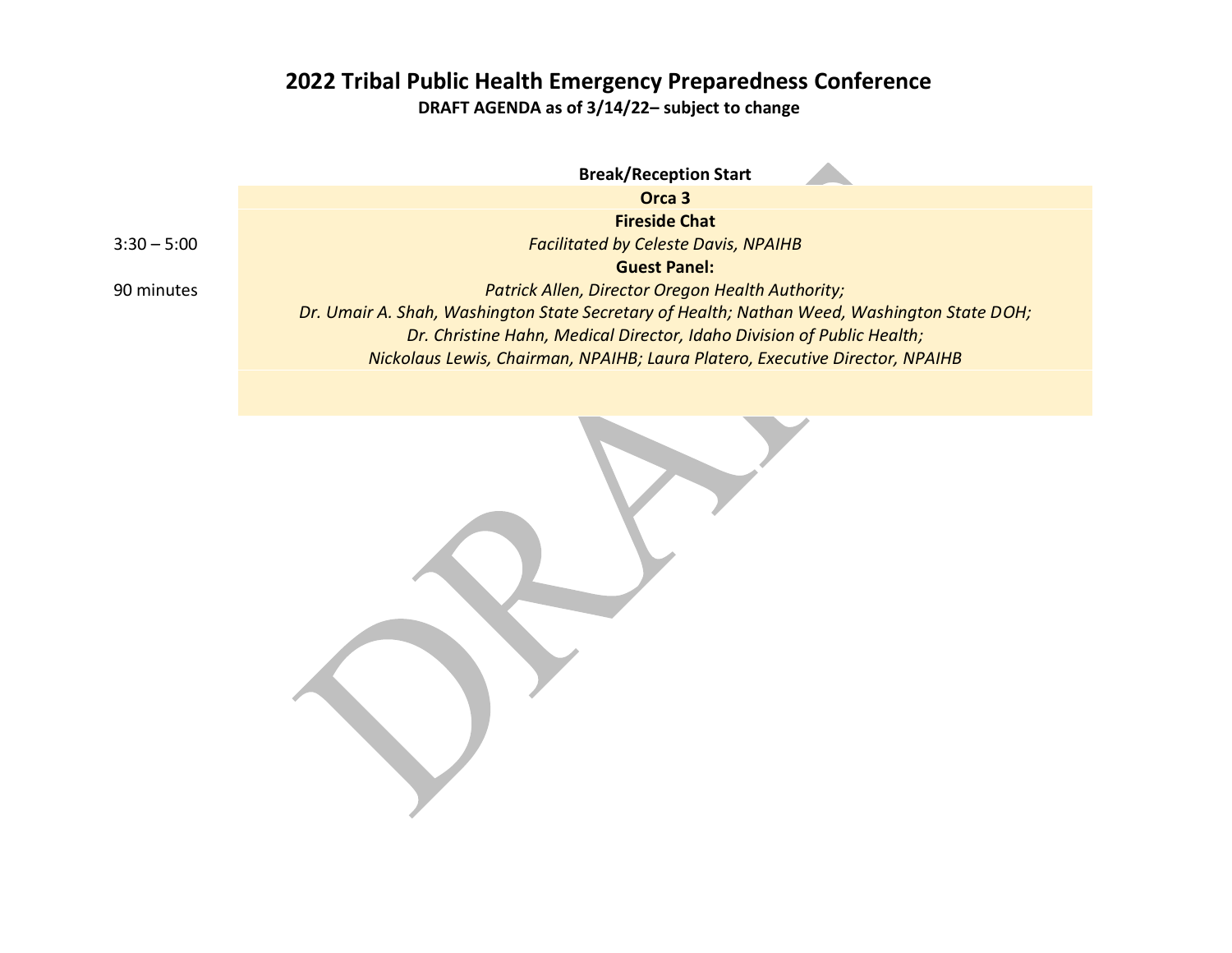**DRAFT AGENDA as of 3/14/22– subject to change**

 $\curvearrowleft$ 

**Succession Planning: How to Avoid an Emergency When Key People Leave**

*Robert Thorn, Pinnacle Healthcare Consulting*

# **CONFERENCE – DAY 2**

# **Thursday, May 12, 2022**

| 7:30-8:45        | <b>Breakfast Orca 3</b>                                                            |                                                                     |                                            |  |
|------------------|------------------------------------------------------------------------------------|---------------------------------------------------------------------|--------------------------------------------|--|
|                  | Orca 1                                                                             |                                                                     |                                            |  |
| <b>Session 3</b> | <b>Outbreak Investigation</b>                                                      |                                                                     |                                            |  |
| $8:45 - 10:15$   | Celeste Davis, NPAIHB; Richard Leman, OHA-HSPR                                     |                                                                     |                                            |  |
|                  | (plus additional presenters)                                                       |                                                                     |                                            |  |
| 90 minutes       |                                                                                    |                                                                     |                                            |  |
| $10:15 - 10:30$  | 15-minute break                                                                    |                                                                     |                                            |  |
|                  | Orca 3                                                                             |                                                                     |                                            |  |
| <b>Session 4</b> | Orca <sub>2</sub>                                                                  | <b>Chinook 1&amp;2</b>                                              | <b>Chinook 3&amp;4</b>                     |  |
| $10:30 - 11:10$  | <b>Expanding Tribal Public Health</b>                                              | <b>Succession Planning: How to Avoid an</b>                         | <b>Emergency Management Training -</b>     |  |
|                  | <b>Foundational Capacity Through</b>                                               | <b>Emergency When Key People Leave</b>                              | <b>Documentation for recovery and FEMA</b> |  |
| 40 minutes       | <b>Experiences Learned from the COVID</b>                                          | <b>Robert Thorn - Pinnacle Healthcare</b>                           | assistance.                                |  |
|                  | Pandemic                                                                           | Consulting                                                          | Jeff Choke, Jonette DeLaCruz, Mary         |  |
|                  | Tia Skerbeck, Keri Ellis, Emma Bankson,                                            |                                                                     | Leitka - Nisqually Indian Tribe            |  |
|                  | Glen Roggenbuck, Stormy Howell - Lower                                             |                                                                     |                                            |  |
|                  | <b>Elwha Klallam Tribe</b>                                                         |                                                                     |                                            |  |
|                  |                                                                                    |                                                                     | <b>Columbia River Inter-Tribal Fish</b>    |  |
| <b>Session 5</b> | <b>Pivots in Community Health: Addressing</b><br>an Unanticipated Health Emergency | <b>Wildfire Smoke Public Health Response</b><br>in Washington State | <b>Commission's EOC Response to</b>        |  |
| $11:15 - 11:55$  | <b>Ashley Schmidt - Tulalip Tribes</b>                                             | Kaitlyn Kelly, Cory Portner - Washington                            | <b>COVID</b>                               |  |
|                  | <b>Community Health</b>                                                            | <b>State Department of Health</b>                                   | Rob Lothrop, Julie Carter, Aja             |  |
| 40 minutes       |                                                                                    |                                                                     | DeCoteau - CRITFC                          |  |
|                  |                                                                                    |                                                                     |                                            |  |
| $12:00 - 1:00$   | Orca <sub>3</sub>                                                                  |                                                                     |                                            |  |
|                  | Lunch                                                                              |                                                                     |                                            |  |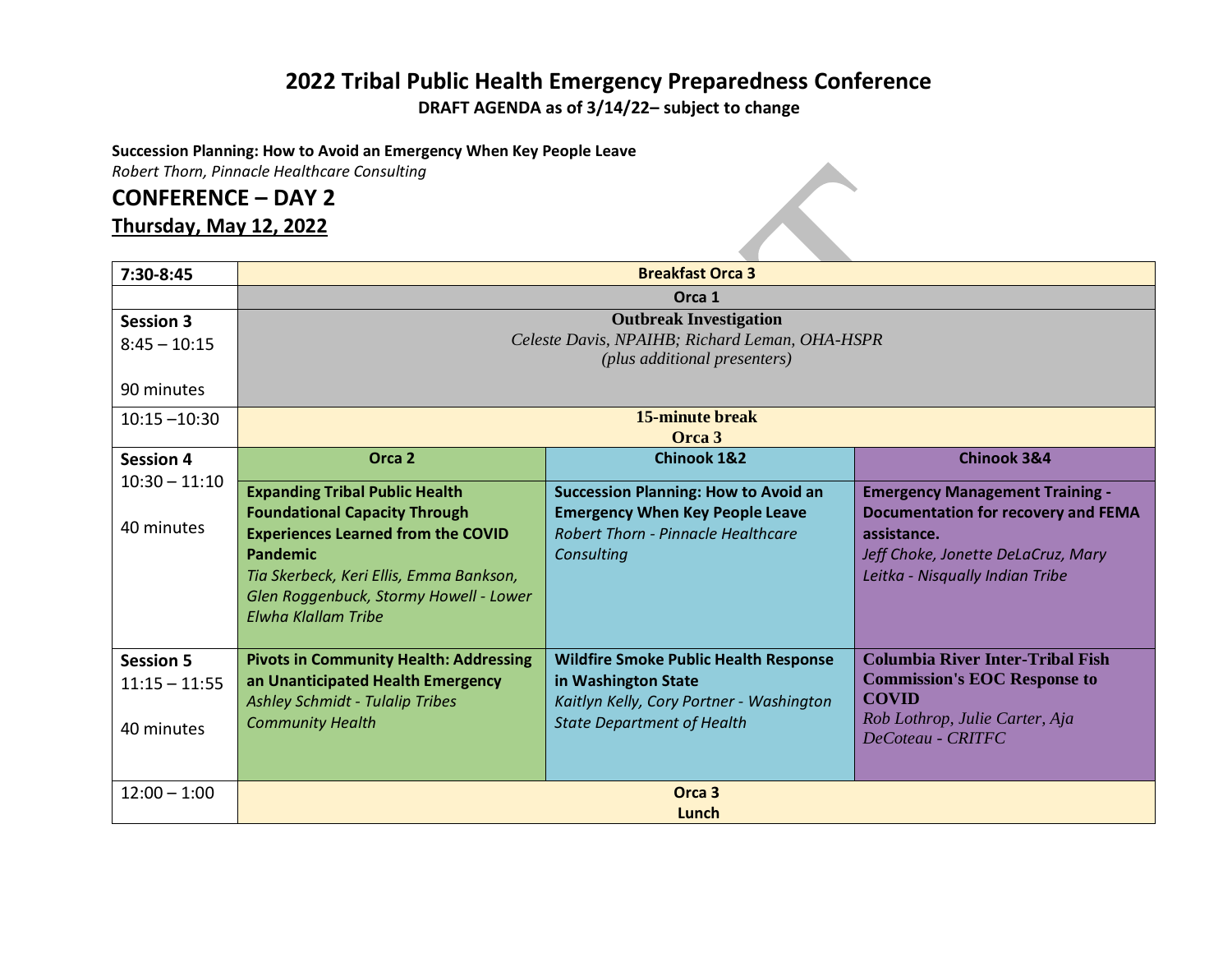**DRAFT AGENDA as of 3/14/22– subject to change**

# **CONFERENCE – DAY 2, continued**

# **Thursday, May 12, 2022**

| <b>Session 6</b> | Orca <sub>2</sub>                             | <b>Chinook 1&amp;2</b>                           | <b>Chinook 3&amp;4</b>                                             |
|------------------|-----------------------------------------------|--------------------------------------------------|--------------------------------------------------------------------|
| $1:00 - 2:30$    |                                               |                                                  |                                                                    |
| 90 minutes       | <b>Warm Springs Water Crisis and Covid-19</b> | <b>Priorities in Your Tribal Community to</b>    | <b>Tribal Data Sovereignty and the</b>                             |
|                  | <b>Issues</b>                                 | <b>Improve Healthcare Access Following</b>       | <b>Critical Role of Data in Public</b>                             |
|                  | Daniel Martinez - Confederated Tribes of      | <b>Natural Hazards</b>                           | <b>Health Governance</b>                                           |
|                  | <b>Warm Springs</b>                           | Jamie Donatuto - Swinomish Indian Tribal         | Heather Erb, Lou Schmitz - AIHC                                    |
|                  |                                               | Community; Nicole Errett - University of WA      |                                                                    |
| $2:30 - 2:45$    | <b>15-minute break</b>                        |                                                  |                                                                    |
|                  |                                               | Orca 3                                           |                                                                    |
| <b>Session 7</b> | The challenges of enforcing public health     | <b>Wildfire Smoke, Extreme Heat and Safety</b>   | <b>Handling Traditional Incident</b>                               |
| $2:45 - 3:25$    | laws during a public health crisis            | <b>Factors Indoors</b>                           | <b>Command Training in medical</b><br>emergency situations- CRITFC |
|                  | Shannon O'Fallon - Oregon Department          | Gillian Mittelstaedt, Aileen Gagney - Tribal     | <b>Enforcement and Fishing Site</b>                                |
| 40 minutes       | of Justice                                    | Healthy Homes Network; Erin McTigue - EPA        | <b>Maintenance support during</b>                                  |
|                  |                                               | <b>Region X</b>                                  | <b>COVID-19 Pandemic</b>                                           |
|                  |                                               |                                                  | Rob Lothrop, Mitch Hicks, Michael                                  |
|                  |                                               |                                                  | Broncheau, Charlieann Herkshan -                                   |
|                  |                                               |                                                  | <b>CRITFC</b>                                                      |
| <b>Session 8</b> | Orca <sub>2</sub>                             | <b>Chinook 1&amp;2</b>                           | <b>Chinook 3&amp;4</b>                                             |
| $3:30 - 5:00$    | <b>Leadership for Remote Teams (60 mins)</b>  | <b>COVID-19 Health Burden in Indian Country:</b> | The Power of Partnerships - How                                    |
| 60-90            | <b>Shaan Rais - Omni Consulting Solutions</b> | How do we work together to decrease it?          | <b>Building Relationships Improved</b>                             |
| minutes          |                                               | Victoria Warren-Mears - EpiCenter Director,      | <b>Distribution of Vaccines and</b>                                |
|                  |                                               | NPAIHB; Rose James - Urban Indian Health         | <b>Therapeutics to Tribes During the</b>                           |
|                  |                                               | Institute; Richard Leman - Oregon Public         | <b>COVID-19 Pandemic (90 mins)</b>                                 |
|                  |                                               | Health Division; Jay Miller - Washington         | Lou Schmitz, Heather Erb - AIHC                                    |
|                  |                                               | Department of Health, CDC; Fauna Larkin -        | (plus additional presenters tbd)                                   |
|                  |                                               | <b>Operations Director, Coquille Tribe</b>       |                                                                    |

 $\mathcal{L}$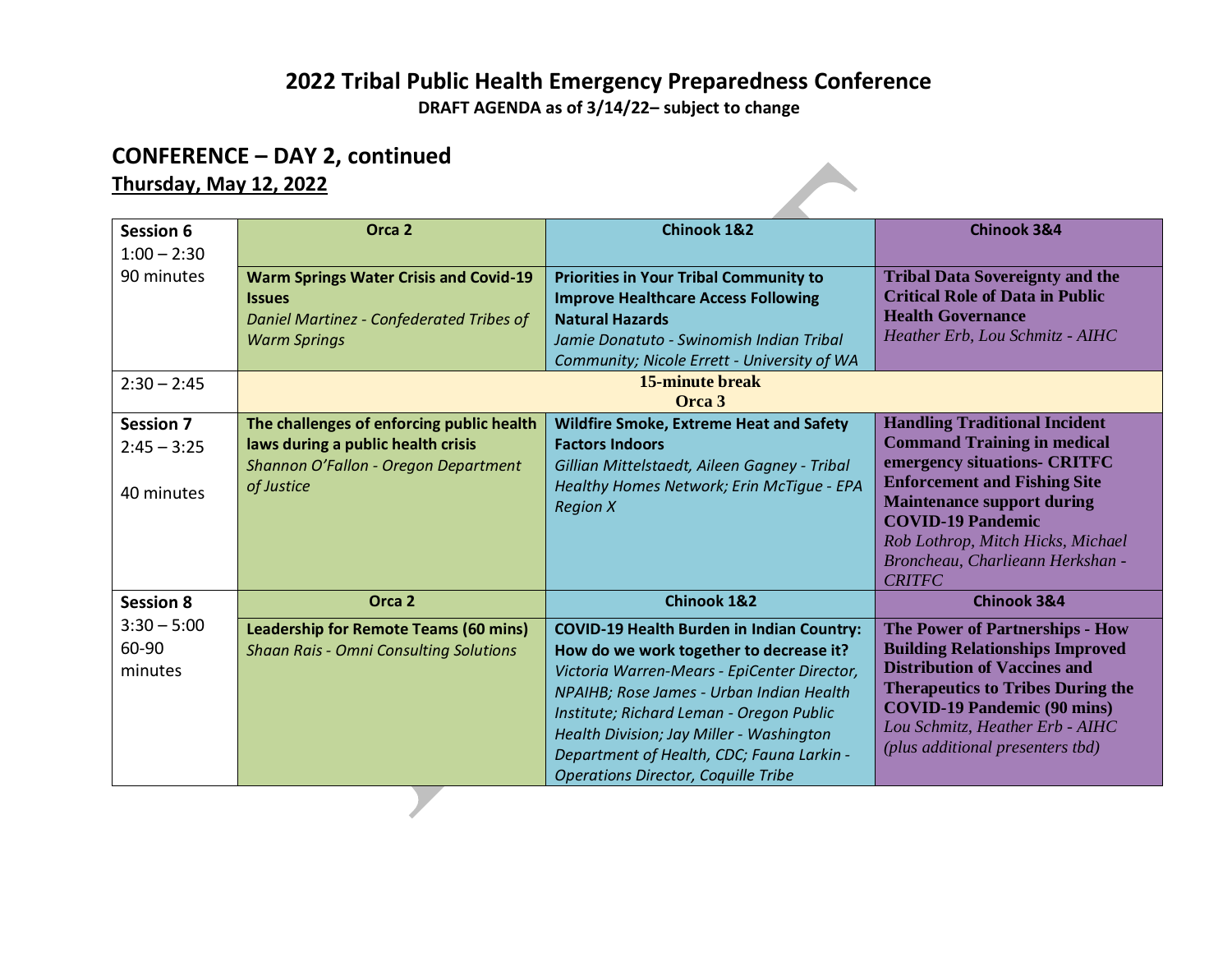**DRAFT AGENDA as of 3/14/22– subject to change**

# **CONFERENCE – DAY 3**

**Friday, May 13, 2022**

| 7:30-9:00                     | <b>Breakfast Orca 3</b>                                                                         |
|-------------------------------|-------------------------------------------------------------------------------------------------|
|                               | Orca 1                                                                                          |
| <b>Session 9</b>              | Tribal Stories - Lessons Learned During the COVID-19 Pandemic About Planning and Preparedness   |
| $9:00 - 10:30$                | (+ 6 more individuals 2 from each state tbd)<br>Lou Schmitz - American Indian Health Commission |
| 90 minutes                    |                                                                                                 |
| $10:30 - 10:45$               | <b>15-minute break</b><br>Orca 3                                                                |
|                               |                                                                                                 |
| Session 10<br>$10:45 - 11:45$ | <b>Environmental Health Hazards and Disasters</b>                                               |
| 60 minutes                    | Celeste Davis & Ryan Sealy - NPAIHB                                                             |
| $11:45 - 12:15$<br>30 minutes | <b>Wrap-up Session</b><br>Celeste Davis                                                         |

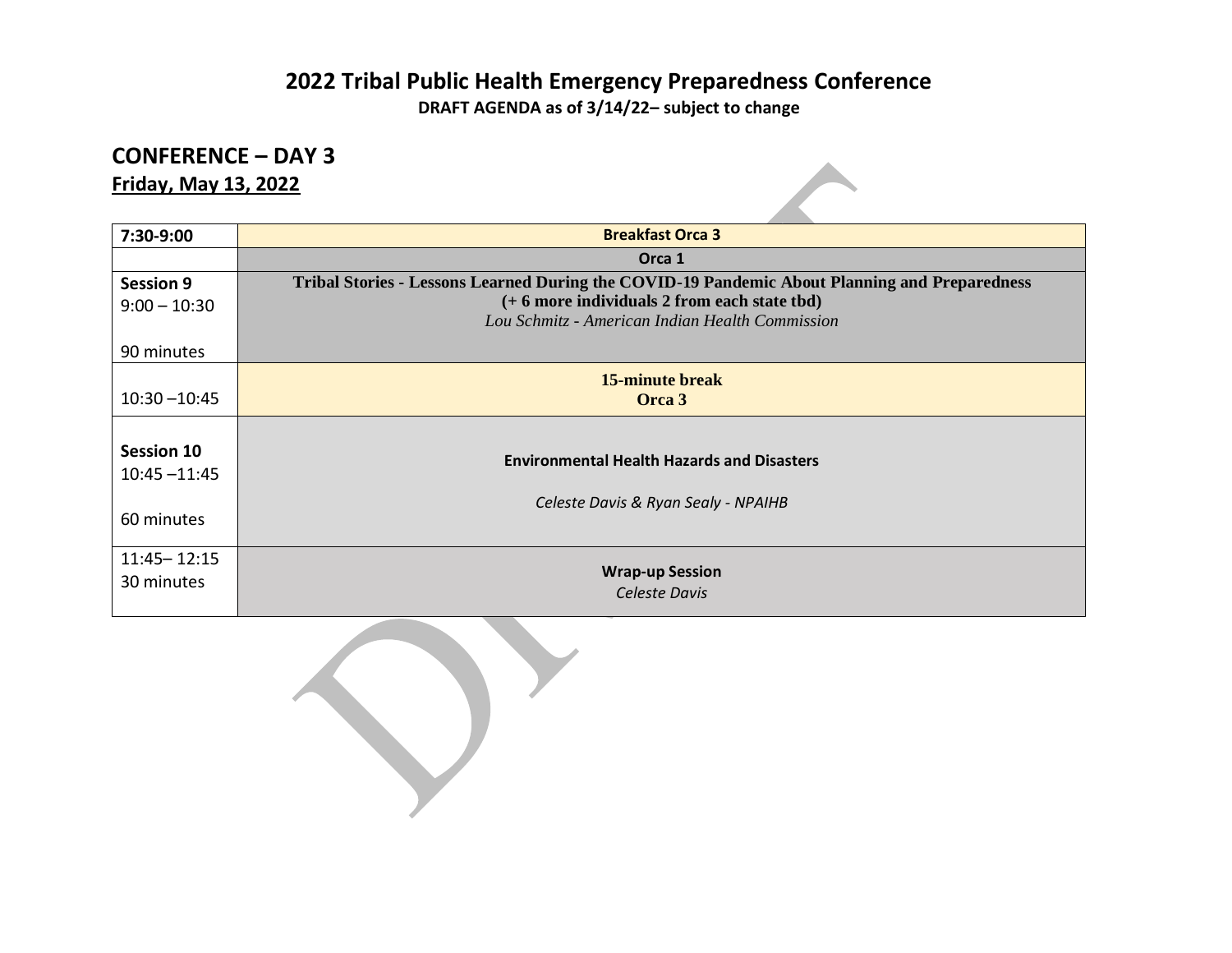

#### **Key Note Speaker:**

• *Rochelle Lubbers; Tulalip Chief Admin Officer*

### **Guest Speaker:**

• *Gordon James, President, Native Strategies*

## **Session 1:**

- Health as a Sovereign Right: Delivery of Healthcare Services and COVID19 Response to Native Communities Along the Columbia River - *Faron Scissons, Buck Jones, Rachelle Begay; Columbia River Inter-Tribal Fish Commission; Iona Frank, Rosey Suppah - One Community Health*
	- Providing culturally appropriate healthcare services for Native People living along the Columbia River Gorge has never been accomplished before. There are 32 different Native communities along the river that include Celilo Village, 5 In-Lieu and 26 Treaty Fishing Access Sites. With a peak population of approximately 1,200 people during the height of the salmon fishing season, many people travel from Nez Perce, Confederated Tribes of the Umatilla Indian Reservation, Confederated Tribes of the Warm Springs Reservation of Oregon, and Confederated Tribes and Bands of the Yakama Nation to engage in fishing activities. This region along the river is especially important from a health care and emergency preparedness standpoint because these communities are quite far from many Indian Health Service (IHS) facilitates. This vulnerability created by lack of access to tribal healthcare is also increased by the fact that many of these sites are without potable water, electricity, transportation, or access to food. To address the needs of people along the river, One Community Health (OCH) and the Columbia River Inter-Tribal Fish Commission (CRITFC) partnered to respond to the public health emergency. The focus of OCH and CRITFC collaboration is mobile COVID-19 testing, vaccinations, education, health insurance enrollment, behavioral health services, chronic disease health screenings, basic medical care, oral health, and distribution of masks, hand- sanitizer, cleaning supplies, wrap around support, food, personal hygiene products, and clothing to Native People along the Columbia River. We have organized several special events throughout the COVID19 pandemic to bring together community partners and provide health services and resources to Native People along the river. Our long-term vision is to create care coordination relationships with IHS clinics and provide local to medical, dental, and behavioral health care, that is coordinated with the CRITFC member tribes' health clinics.

**Session 2a:** Individual Tribal Caucus for each state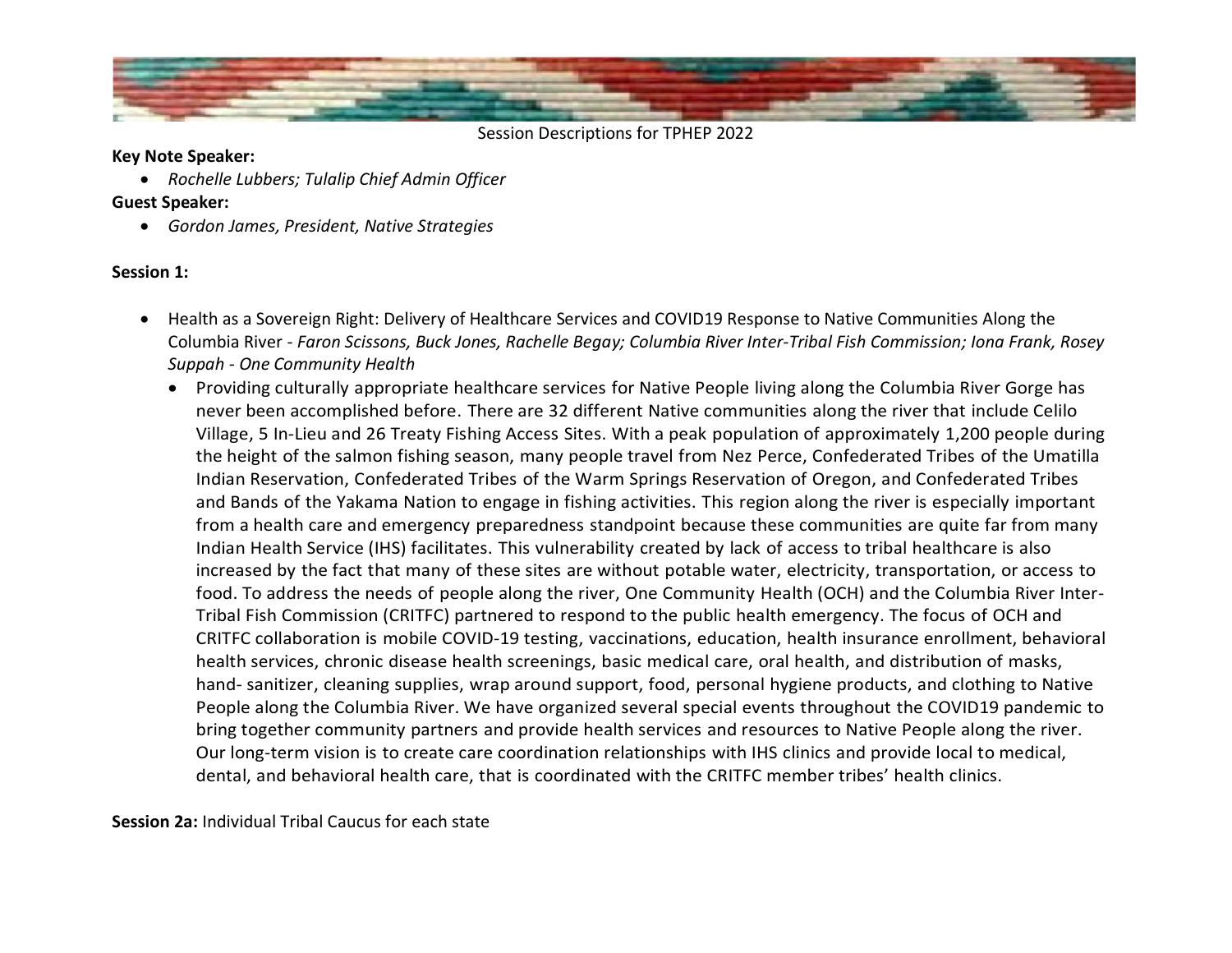

**Session 2b:** Individual Tribal / State breakout sessions

Oregon

• **Carey Palm** · Tribal Liaison / GIS Coordinator at State of Oregon Public Health Emergency Preparedness Program available for discussion

## Idaho

• **Joel Price MCM**, Resource Management and Logistics Supervisor for the Public Health Preparedness & Response program, available for discussion

Washington

• Tribal-State Public Health Preparedness (PHEP) Funding Roundtable

Tribal-state roundtable to review funding resources and concepts for future collaboration for tribal-state public health preparedness projects. The audience for this session will be Washington State tribal leaders and/or representatives-**Tamera Fife, Nathan Weed, Karen Kenneson***; Washington State Department of Health* 

# **Session 3:**

- Outbreak Investigation *Celeste Davis, NPAIHB; Richard Leman, OHA-HSPR*
	- $\circ$  It's 4:30 pm on a Friday, and your phone rings... Unfortunately, in our modern era, outbreaks are frequent and can involve diseases from Hantavirus to vibriosis or even a novel coronavirus. This course will outline the basic principles and essential steps to take in determining if you have an outbreak on your hands, the science and epidemiology behind the disease, who should be involved in the investigation, and how to communicate your findings to the public

# **Session 4:**

- Expanding Tribal Public Health Foundational Capacity Through Experiences Learned from the COVID Pandemic *Tia Skerbeck, Keri Ellis, Emma Bankson, Glen Roggenbuck, Stormy Howell; Lower Elwha Klallam Tribe*
	- o In this session you will learn ways to assist with the development or expansion of your Tribal public health foundational areas that are scalable for the size and needs of your Tribal community. The methods shared are lessons the Lower Elwha Klallam Tribe has learned from the COVID-19 pandemic response. Bring your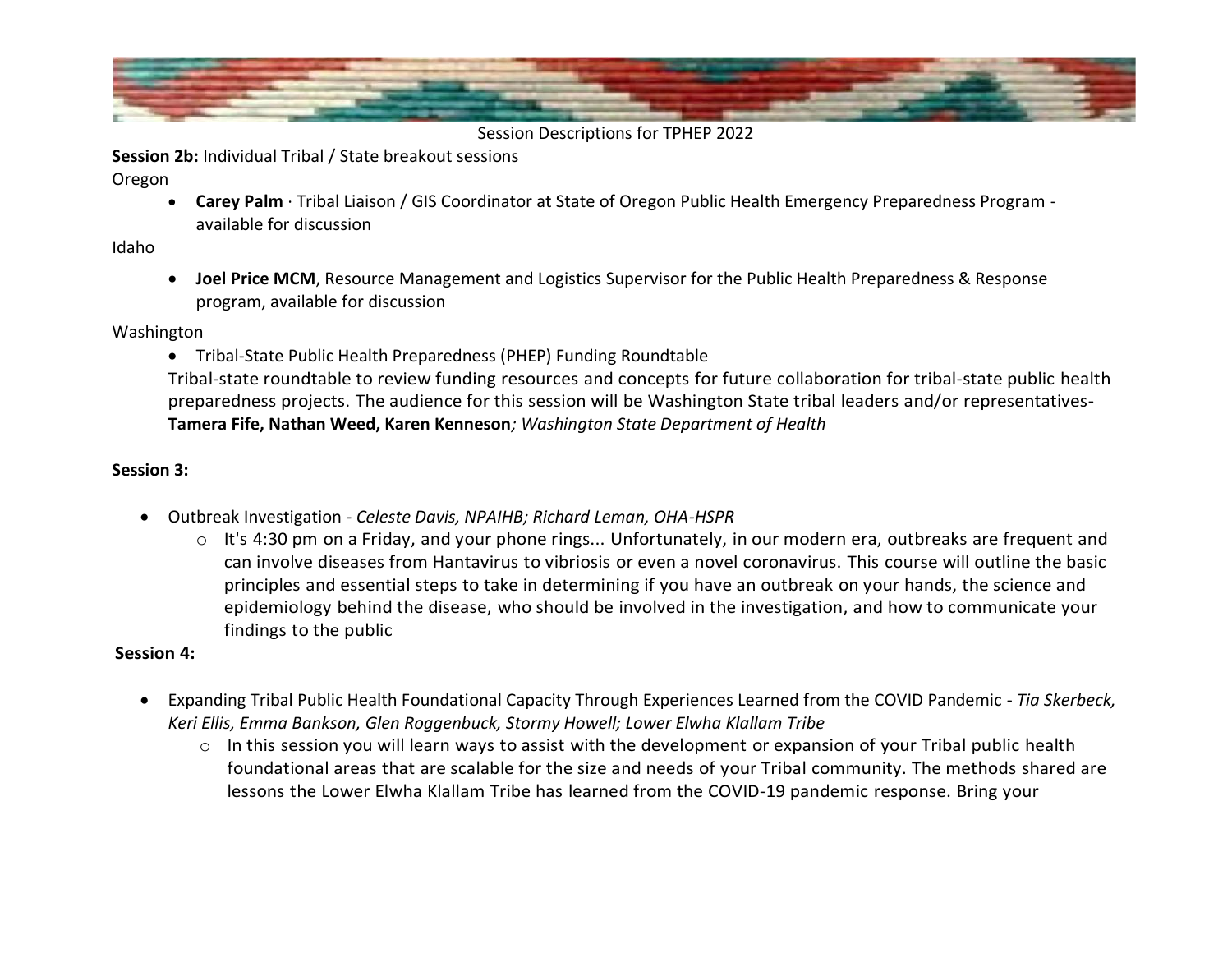

Session Descriptions for TPHEP 2022 organizational chart, community needs, knowledge of current programs and funding sources, and begin to

• Succession Planning: How to Avoid an Emergency When Key People Leave - *Robert Thorn, Pinnacle Healthcare Consulting*

map your inter-collaborative approach to Tribal public health.

- o Emergencies come in all shapes and sizes. Regardless of nature, one fact is certain: Key people are essential for getting through an emergency. However, key people sometimes leave organizations, including tribal healthcare organizations, for a variety of reasons. Sudden or planned departures can occur as a result of new opportunities, differences of opinion about the organization's direction, power struggles, or personal issues. While there is never a "good" time for key people to leave an organization, having a solid succession plan in place helps an organization avoid getting caught off guard and making matters worse. Scrambling to recover from an unplanned vacancy is never a best practice; rather, having and actively maintaining a succession plan is the best way to prevent a key staffing vacancy from contributing to an emergency, or worse, becoming a full-blown emergency on its own. According to studies, 76% of respondents indicated there is not an internal successor identified for their role; and, 60% said their organizations have no succession plan at all. Of those that do, history shows that fewer than 17% of identified successors are truly ready for their new role. This lack of planning and poor execution can weaken morale, undermine leaders and cause key people to leave unnecessarily. In this session, we will dive into five primary reasons for absent or poorly executed succession planning processes, and identify ways in which to best address them. By doing so, an organization is prepared to take changes in stride, both in good times and, as we have recently seen, during pandemics and other emergencies. It is often said the best way to prepare for an emergency is to prevent one from happening; or, when one does occur, to prevent it from getting worse. Succession planning is an organization's best insurance for emergency preparedness.
- Emergency Management Training Documentation for recovery and FEMA assistance *Jeff Choke, Jonette DeLaCruz, Mary Leitka, Nisqually Indian Tribe*
	- o Jeff Choke, Presenter
		- Training the emergency staff for response during any type of emergency is important to be organized. On Line: ICS100, ICS200, ICS700
		- Course on site: CERT, L0580, L0581 training announcements from tribes, counties or FEMA
		- These courses are FEMA certified and you will receive a certificate from FEMA.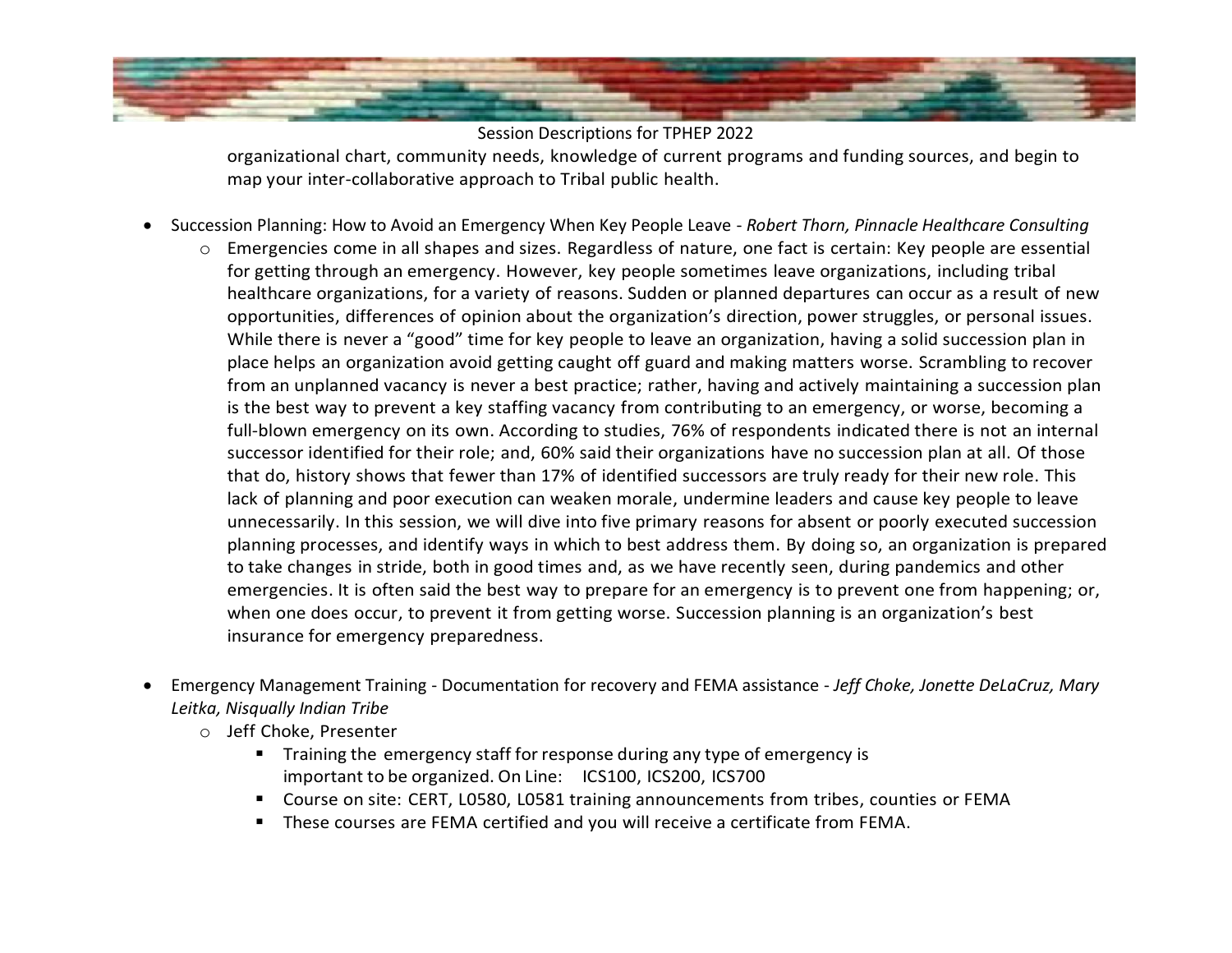

- Nisqually has certified 10 staff through L0581 because the L0582 is for the incident commanders.
- Emmitsburg Maryland and Alabama is FEMA training areas. Alabama is basically for the Native American tribes.
- Nisqually had trainings for ICS100-ICS200- CERT- L0580 and the instructors are certified so courses will be certified. Emergency management applies for the mission statement through JBLM to receive a number to be in compliance with FEMA. During the training students receive a handbook and CERT training will receive an Emergency Backpack.
- Hazard Materiel education are very important to our tribes and there is currently four of the staff that received training through the State of Washington and Alabama training center. There is one that is qualified completely and that is Jeff Choke.
- o Jonette DeLaCruz- Presenter:
	- CEMP- Emergency Action Plans for departments- Declaration State of Emergency -Tribal These plans and resolutions are very important not only to the tribe but also for FEMA.
	- Recovery The Pre-Disaster Recovery Planning Guide for Tribal Governments was published by FEMA in 2019.
- o Ken Choke and Mary Leitka submitted the opinions on documents and the importance of supporting documents. Also forms that can be used during an incident and then used as supporting documents for assistance from FEMA.
	- FEMA applications for assistance and maintaining records not only during the disaster but also retaining records for audits.

### **Session 5:**

- Pivots in Community Health: Addressing an Unanticipated Health Emergency *Ashley Schmidt, Tulalip Tribes Community Health*
	- o Tulalip Community Health was at the frontlines of the COVID-19 pandemic as it moved through the Tulalip tribal community. We were involved with covid case tracking, symptom education & management, community outreach, vaccination efforts and overall public education surrounding the pandemic. This presentation will review the successes and challenges our team encountered as we addressed this global unanticipated health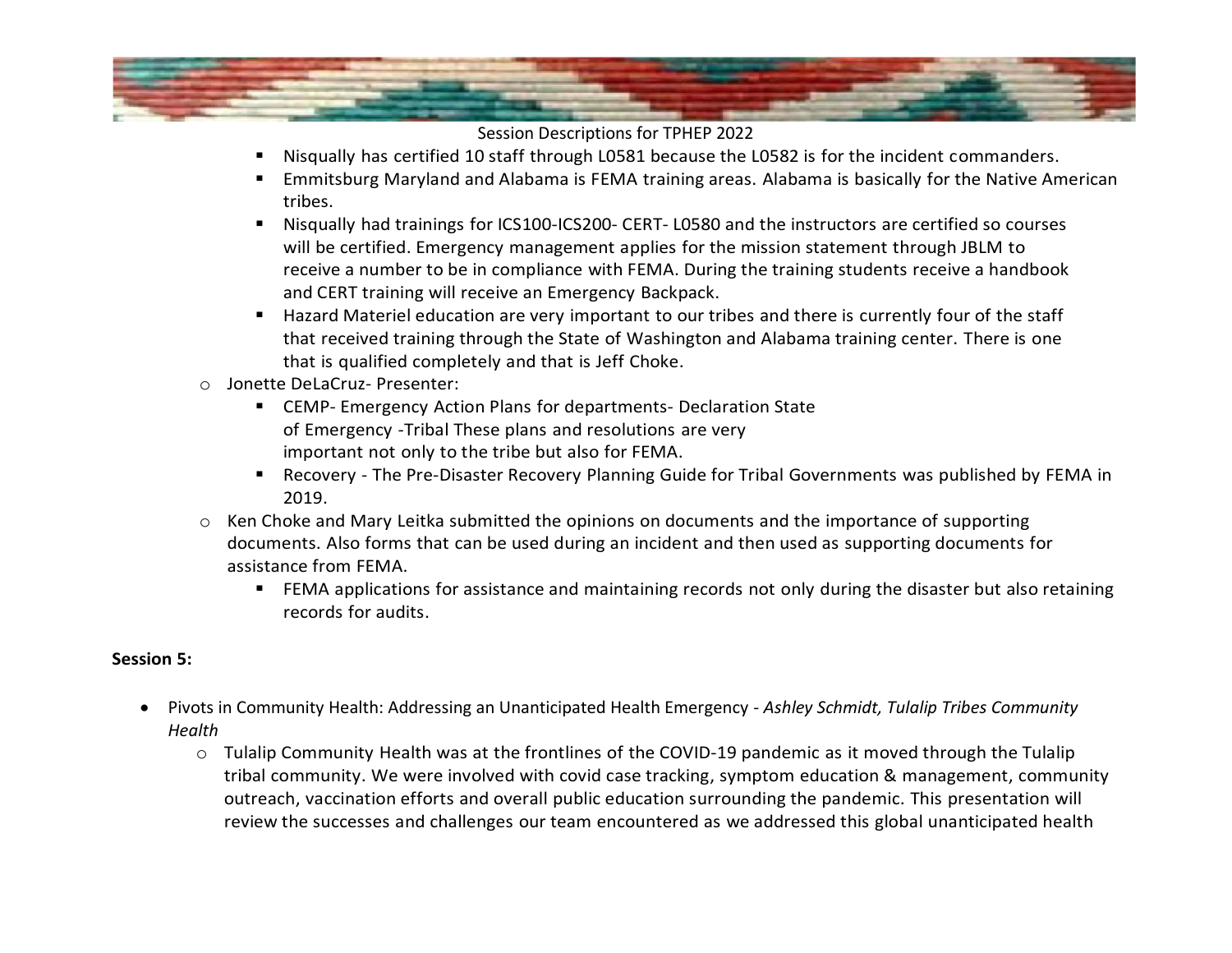

emergency. I will discuss the learning curves we navigated, as well as the unanticipated challenges our team faced while working with a tribal community during a health pandemic that disproportionately targeted indigenous, rural and minority communities.

- Wildfire Smoke Public Health Response in Washington State *- Kaitlyn Kelly, Cory Porter; Washington State Department of Health*
	- o Wildfires and resulting wildfire smoke are an increasingly important public health issue, as climate change has extended regional fire seasons and is increasing the frequency and intensity of wildfire events. Breathing in wildfire smoke can lead to health impacts that range from minor irritation to more serious, like exacerbations of pre-existing conditions and even increased risk of mortality. Washington State Department of Health develops health guidance and resources to local jurisdictions and responding agencies in decisions and action to protect their communities. Increases in wildfire smoke have led to a greater need for statewide preparedness, communication resources, and consistency in public health actions and health messages. This presentation provides an overview of health impacts of wildfire smoke exposure, the role of public health in response, available resources, and evolving best practices for intervention and risk communication strategies.
- Columbia River Inter-Tribal Fish Commission's EOC Response to COVID *Rob Lothrop, Julie Carter, Aja DeCoteau,*
	- o When it became apparent that responsibilities for providing COVID response to tribal communities along the Columbia River could be aided by the resources of the Columbia River Inter-Tribal Fish Commission, CRITFC drew upon its long-standing relationships with its member tribes governments and established an Emergency Operations Center and Incident Command structure patterned after FEMA's guidance and adapted to CRITFC's operating environment. For more than 24 months, CRITFC EOC for COVID Response along the Columba River continues to meet weekly to assess the status of COVID infection rates in the nine counties along the Columbia River where federally managed tribal fishing sites are located, operated and maintained. The CRITFC EOC draws together resources from the CRITFC's member tribes, IHS, NPAIHB, local health care providers to coordinate safe fishery practices to protect the treaty fishing rights of CRITFC's member tribes. We greatly appreciate the participation and contributions in the CRITFC EOC, by CRITFC's member tribes, BIA, IHS, and others.

#### **Session 6:**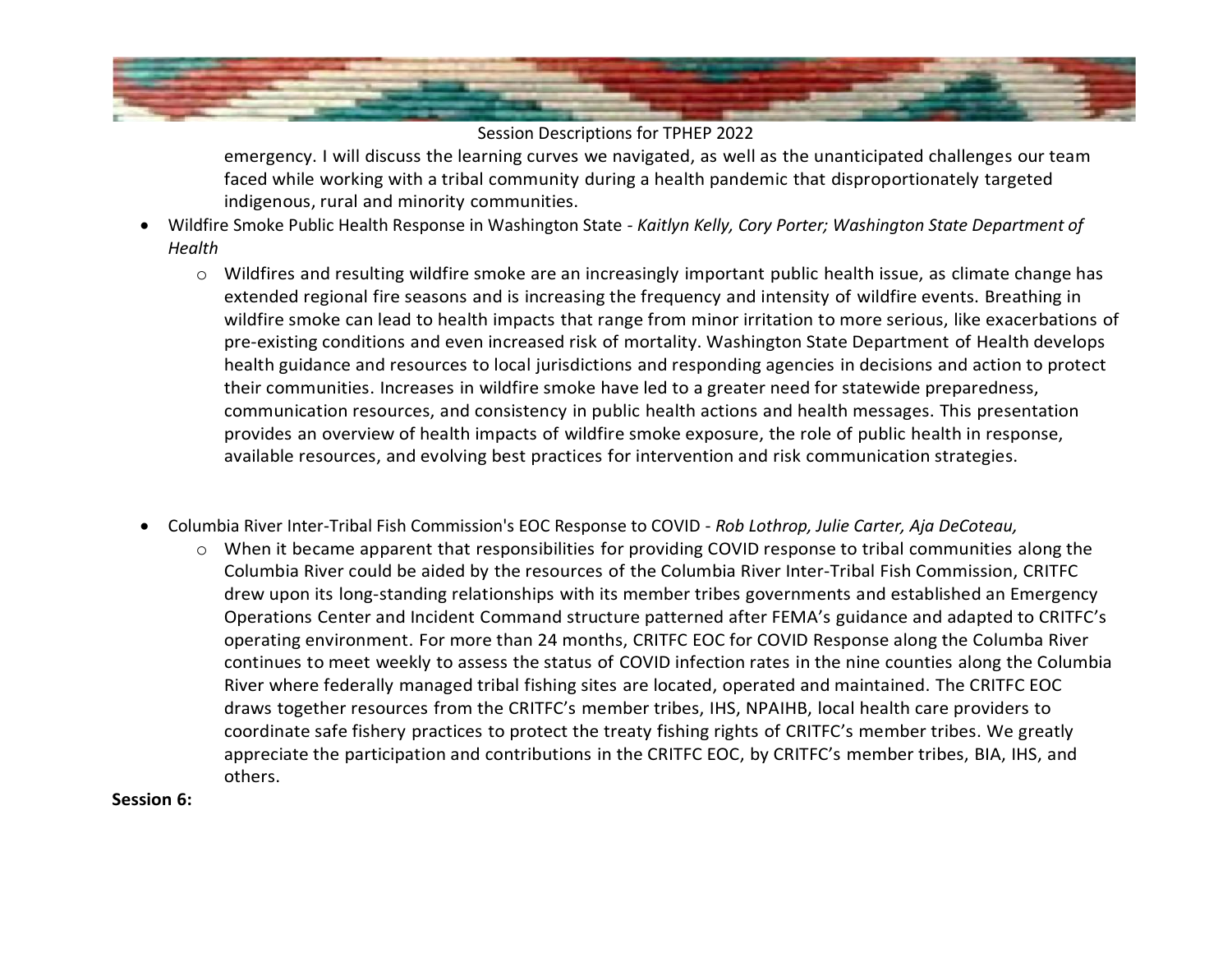

- Warm Springs Water Crisis and Covid-19 Issues *Daniel Martinez, Confederated Tribes of Warm Springs*
	- o Since 2017, when Emergency Management first opened up its water distribution as a response to the damaged water pipes, roughly 3 million gallons of water was handed out to the community. The distribution primarily focused on giving out cases of water, 1-gallon jugs of water, exchanging empty 5-gallon jugs, as well as make deliveries to various departments and to other nearby agencies when necessary. While the method in which water distribution operated under changed over time, the most drastic changes occurred as a result of the Covid-19 outbreak. Due to Covid-19 and the dangers it brought to the community, water distribution adapted to include protective measures to handle the crisis, as well as included new methods to serve those affected by the virus. Individuals who come in to pick up water are now needed to stay within their vehicles during open hours to reduce the risk of exposure. Also due to covid-19, emergency management has also began preparing food boxes and PPE for quarantined families to limit the need to leave their homes. All of these activities consume a varying number of supplies which is consistently replaced to maintain an inventory able to last roughly 30 days. While a purchase may be required to replenish the stored supplies, a sizable portion of supplies handed to the community are received through donations from individuals, as well as other organizations.
- **What are your Tribe's Priorities to Improve Healthcare Access Following Natural Hazards? Guiding Research to Support Tribes** *Jamie Donatuto, Swinomish Indian Tribal Community*
	- o Cascadia CoPes Hub researchers would like to hear from you tribal representatives and community leaders - about your tribal community priorities to improve healthcare access in disasters caused by natural hazards. The Cascadia Coastlines and Peoples Hazards Research Hub, or Cascadia CoPes Hub, is a multi-institutional team funded by the National Science Foundation (NSF) to advance scientific knowledge about hazards facing coastal communities and approaches to increase their resilience. The Hub seeks to work with Pacific Northwest tribal communities across Northern California, Oregon, and Washington to increase communities' adaptive capacity and ability to mitigate impacts from hazards like earthquakes, tsunamis, and climate change induced coastal change. During this session, CoPes Hub researchers will listen to your information needs to better understand healthcare access impacts on Cascadia coastal communities following disasters resulting from natural hazards. Findings from this session will be used to inform a research agenda of how to improve healthcare access following major disasters resulting from natural hazards in coastal and tribal communities. Through this work, CoPes researchers hope to establish and strengthen relationships with tribal coastal communities to collaborate on projects that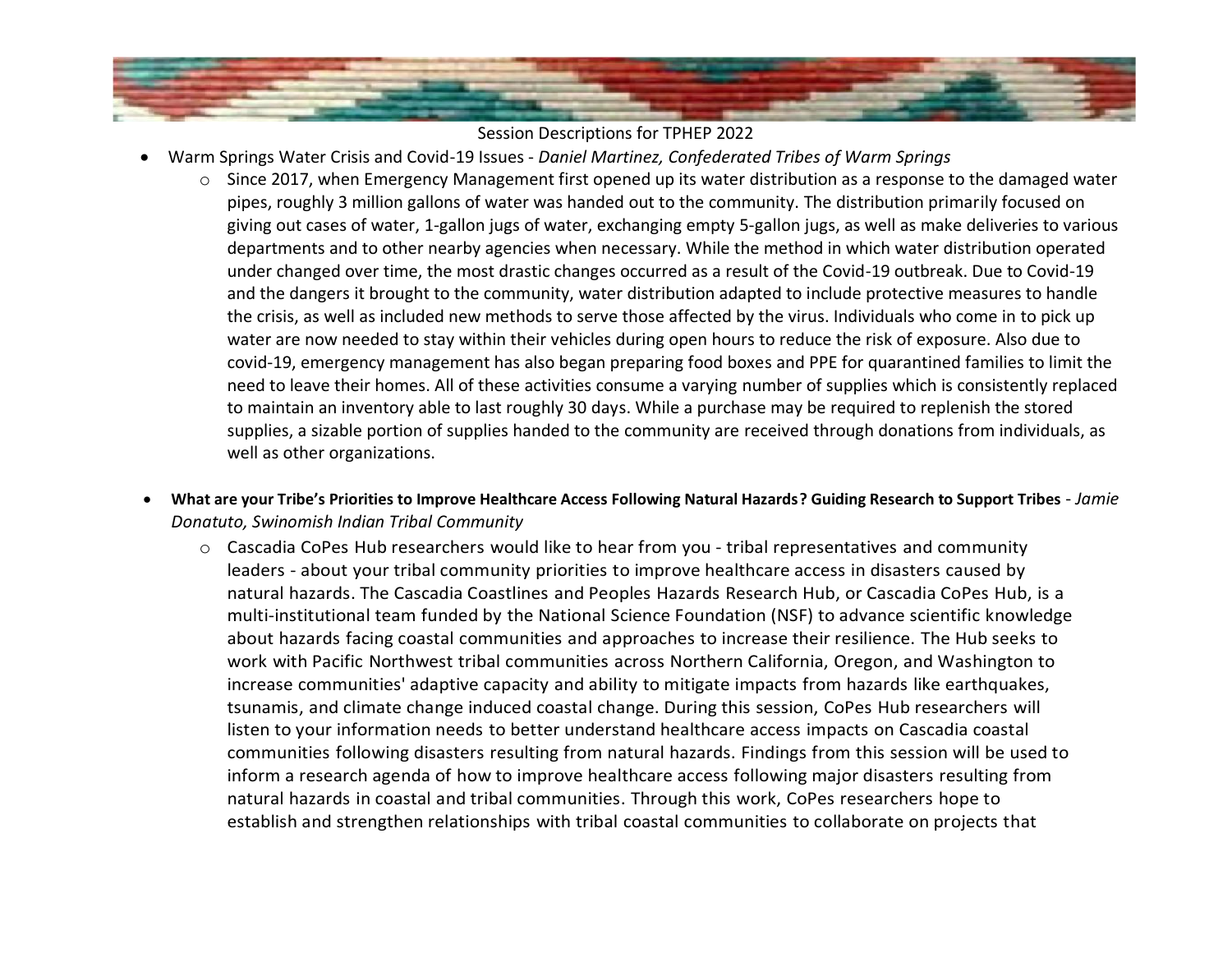

Session Descriptions for TPHEP 2022 tribes identify and prioritize. To learn more about the CoPes Hub, please visit the website <https://cascadiacopeshub.org/>

- Tribal Data Sovereignty and the Critical Role of Data in Public Health Governance *Heather Erb, Lou Schmitz; AIHC*
	- $\circ$  Indigenous data sovereignty is the right of a nation to govern the collection, ownership, and application of its own data. Prior to COVID-19, Tribes in Washington State did not have access to public health data held in Washington State Department of Health (DOH) databases about Tribal citizens and Tribal communities. In response to advocacy by the American Indian Health Commission for Washington State (AIHC), the Washington State Department of Health allowed access to Tribal staff to information essential for Tribes to exercise their sovereign authority in conducting case investigations and contact tracing. Tribes partnered with neighboring local health jurisdictions to develop their own processes for sharing COVID-19 information needed to protect the health of their communities. AIHC is working with DOH to develop a data sharing agreement that respects key principles of Tribal data sovereignty. The session will include a broad overview of the draft Agreement.

#### **Session 7:**

- The challenges of enforcing public health laws during a public health crisis *Shannon O'Fallon, Oregon Department of Justice*
	- o The COVID-19 pandemic has presented many challenges for tribal, local, and state public health officials. One of these challenges has been deciding whether to impose requirements to protect the public's health, like requiring masks, physical distancing, vaccinations, and limitations on gathering size. If a decision is made to impose such requirements, how can these requirements be enforced and by whom? Do the enforcement tools that tribal, local, and state authorities have, work and are they effective? Does enforcement of requirements matter? If there is enforcement, will it be equitable? This session will explore these questions and issues, using real life examples if possible, and attempt to engage the audience in the discussion.
- Wildfire Smoke, Extreme Heat and Safety Factors Indoors *Gillian Mittelstaedt, Aileen Gagney, Tribal Healthy Homes Network; Erin McTigue, EPA Region X*
	- $\circ$  Climate events are harmful in their own right, but they also drive people to spend more time indoors. Yet researchers have demonstrated that indoor air is frequently more harmful than outdoor air and can reach hazardous pollutant levels during wildfire smoke events. Smoke events introduce particles and gases into our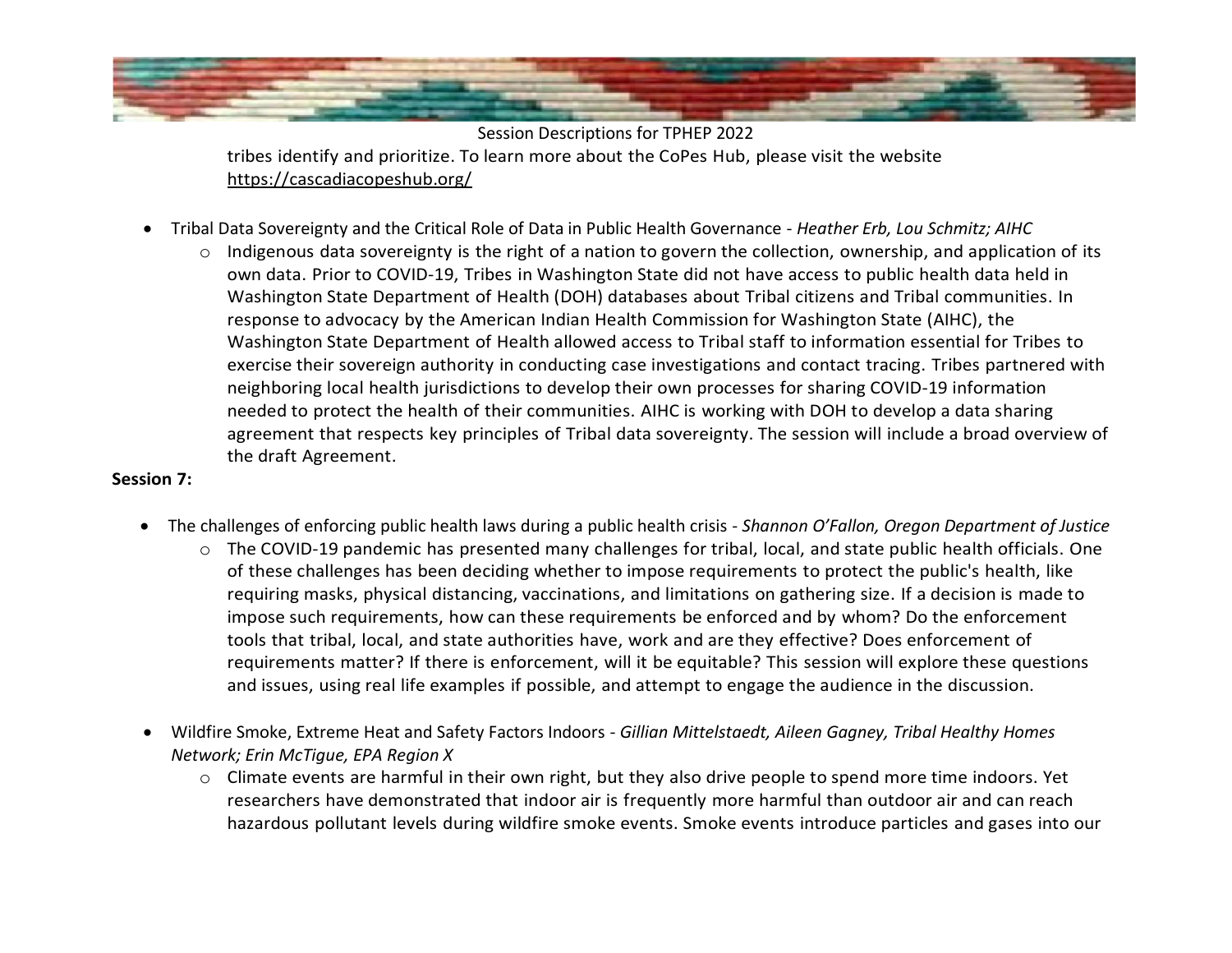

indoor environments, while high heat events can increase the indoor levels of Ozone, a respiratory irritant. In this session, we will summarize the current science on climate events and the indoor environment, discuss the respiratory and cardiac health risks associated with these events, and describe effective and low-cost interventions shown to reduce exposure and protect residents. We will also provide community notification and outreach tools that Tribes can use during these events. An example of successful outreach efforts from a 2021 Tulalip wildfire-smoke readiness campaign will be highlighted.

- Handling Traditional Incident Command Training in medical emergency situations CRITFC Enforcement and Fishing Site Maintenance support during COVID-19 Pandemic - *Rob Lothrop, Mitch Hicks, Michael Broncheau, Charlieann Herkshan: CRITFC*
	- o Columbia River Inter-Tribal Fish Commission's Fishing Site Maintenance and Police departments were on the front lines of COVID response along the Columbia River. Funding for their efforts fell outside of the BIA, FEMA and the other typical federal emergency response programs, despite the many tribal members residing along the Columbia River and affected by the pandemic. Both departments are trained in emergency response protocols, primarily related to catastrophic events such as fires, oils spills and capsized vessels. The COVID pandemic presented new challenges to CRITFC's field presence, such as how to address shelter and sanitation needs for fishing families occupying campsites along the Columbia River. Their training in emergency services and incident command facilitated CRITFC's emergency response capabilities. Integrating health care systems into emergency response was a learning process for the CRITFC staff providing field services daily as well as their capabilities.

#### **Session 8:**

- Leadership for Remote Teams *Shaan Rais, Omni Consulting Solutions* 
	- o Remote teams need remote leadership. Remote leadership requires a different skillset. Gone are the days of compliance, fear, and uncertainty. With the rise of virtual employment opportunities employees are feeling more entrepreneurial than before. How do we improve remote retention? AI and IT have made the human workforce replaceable. For positions that require human presence, relationship building is what's needed. Soft skills such as empathy, coaching, active listening, and compassion are the skills in demand. Hence, the emergence of "The Innovative Leader."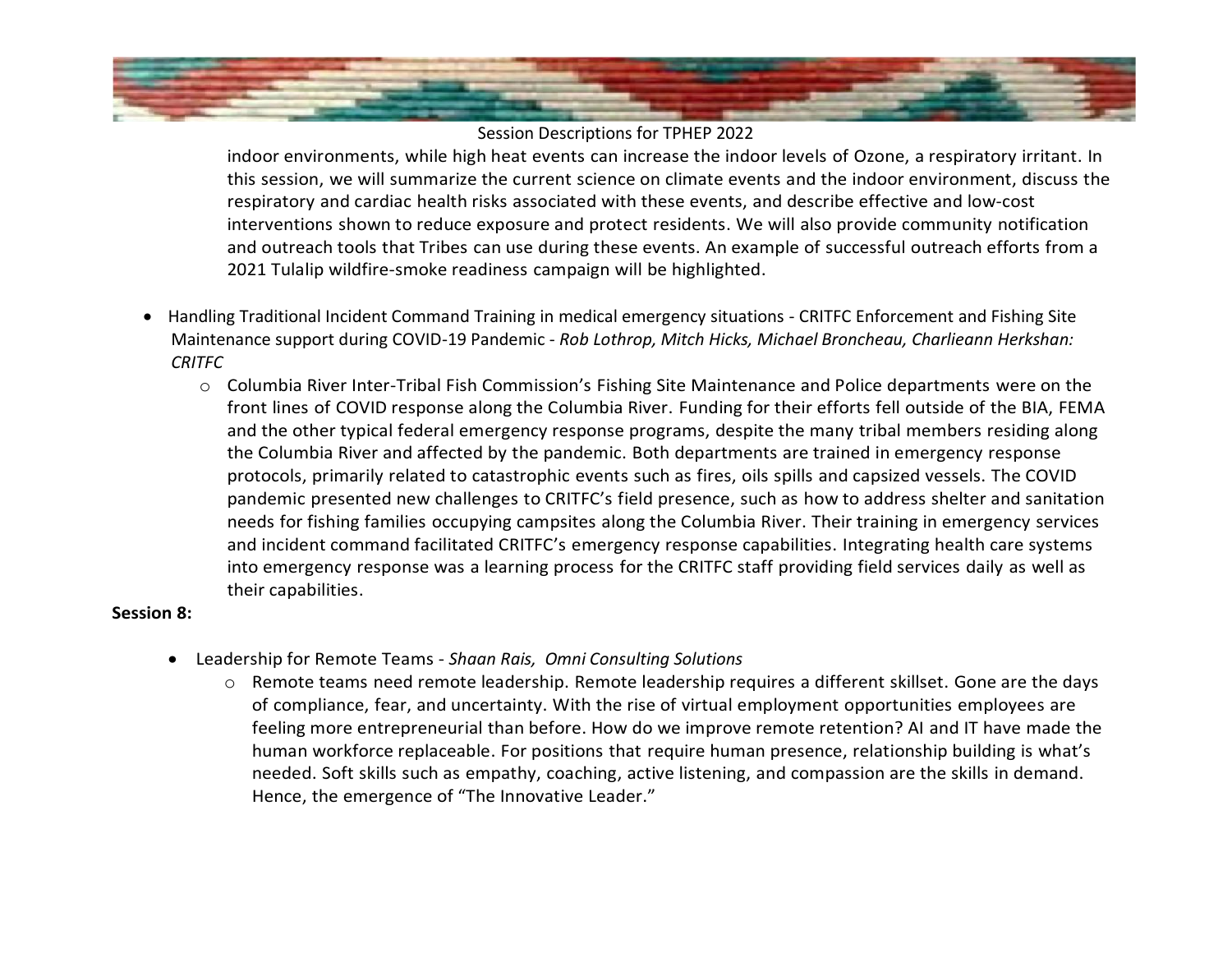

- COVID-19 Health Burden in Indian Country: How do we work together to decrease it? *Victoria Warren-Mears, EpiCenter Director, NPAIHB; Rose James, Urban Indian Health Institute; Richard Leman, Oregon Public Health Division; Jay Miller, Washington Department of Health, CDC; Fauna Larkin, Operations Director, Coquille Tribe*
	- $\circ$  The session will begin with a brief presentation of findings from a national study showing increased risk of COVID-19 hospitalization and mortality among Indian communities, as well as data on COVID-19 vaccine uptake in these communities. This will be followed by a brief discussion of the possible types of strategies (improved access to medications or vaccines, culturally responsive outreach programs to increase acceptance of medications/vaccines, systems that promote early use of treatment in appropriate patients, and improved access to and uptake of COVID-19 testing) that would be specific to controlling COVID-19, and other strategies (development to increase employment opportunities, infrastructure investment to improve access to timely health care, less crowded housing) that would have broader benefits for AI/AN health. The balance of the session would involve participants identifying potential strategies that states, Tribes, Urban Indian health programs, and Tribal epidemiology centers could pursue to lessen the impact of COVID-19 in Indian Country and improve resilience of AI/AN communities during future public health emergencies. Facilitators will capture these ideas in writing and subsequently share them more broadly with Tribal health directors, Tribal emergency managers, state public health colleagues, and other relevant partners.
- The Power of Partnerships How Building Relationships Improved Distribution of Vaccines and Therapeutics to Tribes During the COVID-19 Pandemic - *Lou Schmitz, Heather Erb - AIHC (plus additional presenters tbd)*
	- o Prior to 2012, there was little to no planning for the distribution of medical countermeasures to Tribes during public health emergencies. During the 2009-2010 H1N1 pandemic, catastrophic failures resulted in some Washington Tribes not receiving their jurisdictions' allocations of vaccines and antivirals. At Tribal leaders' direction, the American Indian Health Commission for Washington State (AIHC) established crossjurisdictional collaboration meetings, engaging the Tribes, local health jurisdictions and Washington State Department of Health staff to build strategic relationships for public health emergency preparedness and response. These meetings built friendships; increased understanding about each jurisdiction's capabilities and challenges; produced policy guidance for Tribes, local health jurisdictions, Washington State, and the federal government; and ultimately resulted in very different outcomes for Tribal communities in Washington, compared to the H1N1 pandemic.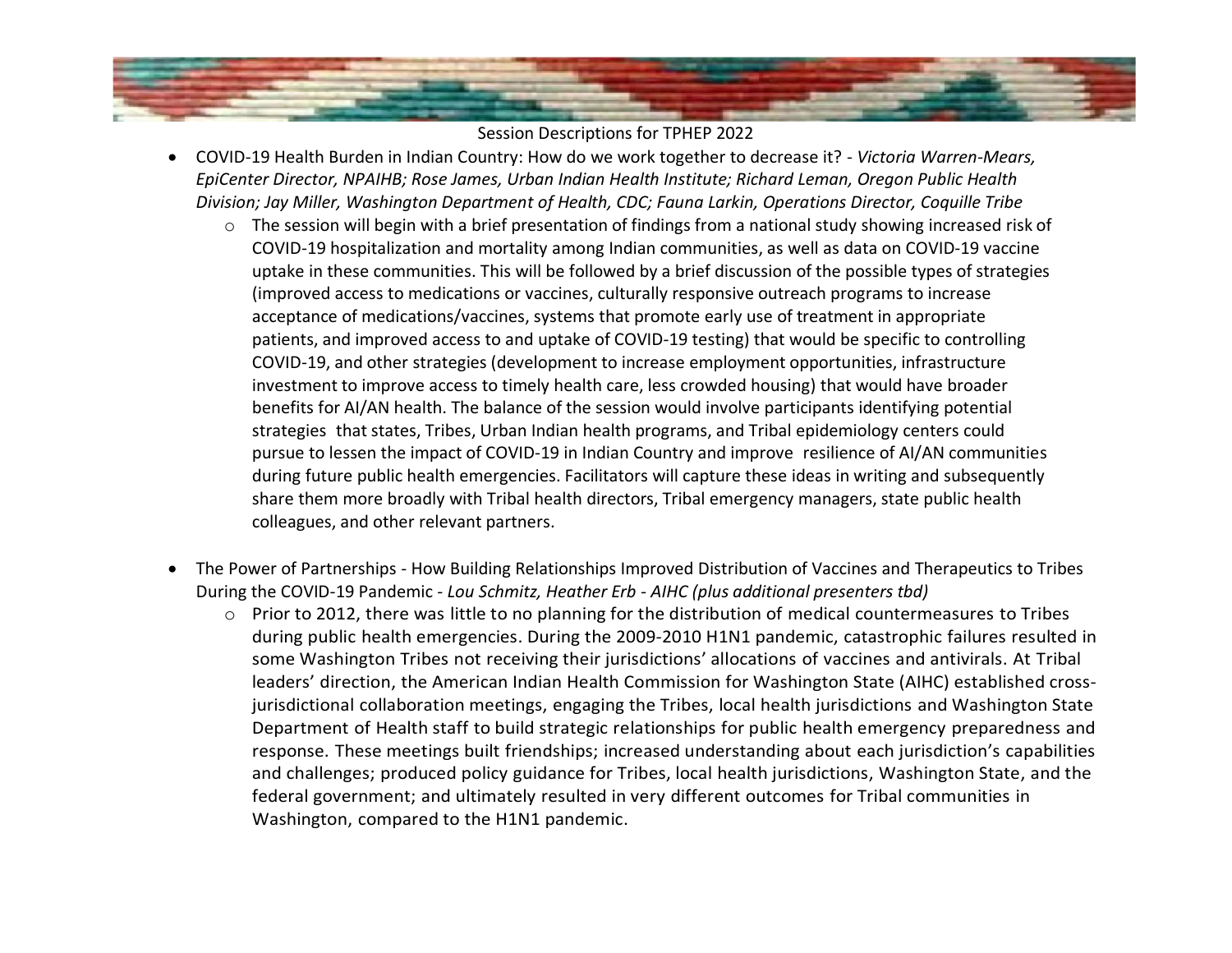

### **Session 9:**

- Tribal Stories Lessons Learned During the COVID-19 Pandemic About Planning and Preparedness *Lou Schmitz; American Indian Health Commission (plus 6 more presenters tbd, 2 from each state)*
	- o This session will provide lessons learned from Tribes in each state. Emergency preparedness is a cycle that includes: planning, doing, learning and acting; or, as often stated: preparing, responding, recovering, and mitigating. Panel presenters will share examples of preparedness planning efforts their Tribe:
		- worked on prior to the COVID-19 pandemic that paid off and resulted in good outcomes
		- had in place, but missed the mark (did not fit with the needs during the COVID-19 pandemic)
		- had not worked on prior to the COVID-19 response, and they wished had been in place
		- now has on the "to-do" list to prepare for the next public health emergency

#### **Session 10:**

- Environmental Health Hazards and Disasters *Celeste Davis, Ryan Sealy - NPAIHB*
	- o Environmental health professionals play critical roles in emergency preparedness, response, and recovery. Emergencies and disasters can occur anywhere, and due to climate change, disasters occur at a greater frequency with more devastating results. These disasters affect human health, people's lives, and the infrastructure built to support them. Health risks in emergencies can arise from a disaster's effect on the physical, biological and social environment, including contamination or destruction of water, sanitation and waste-management systems, and shelter. During a natural disaster or other emergency, the primary role of any environmental health system is to provide services essential for protecting and ensuring the well-being of the people in affected areas, with an emphasis on prevention and control of disease and injury. The lack of public health infrastructure in our tribes creates a need for strengthening capacity to respond to, recover from, and mitigate environmental health hazards and related impacts resulting from, or exacerbated by, disasters or emergencies. This session will provide an overview of the myriad of environmental health hazards that can arise from a disaster, how to identify and mitigate environmental